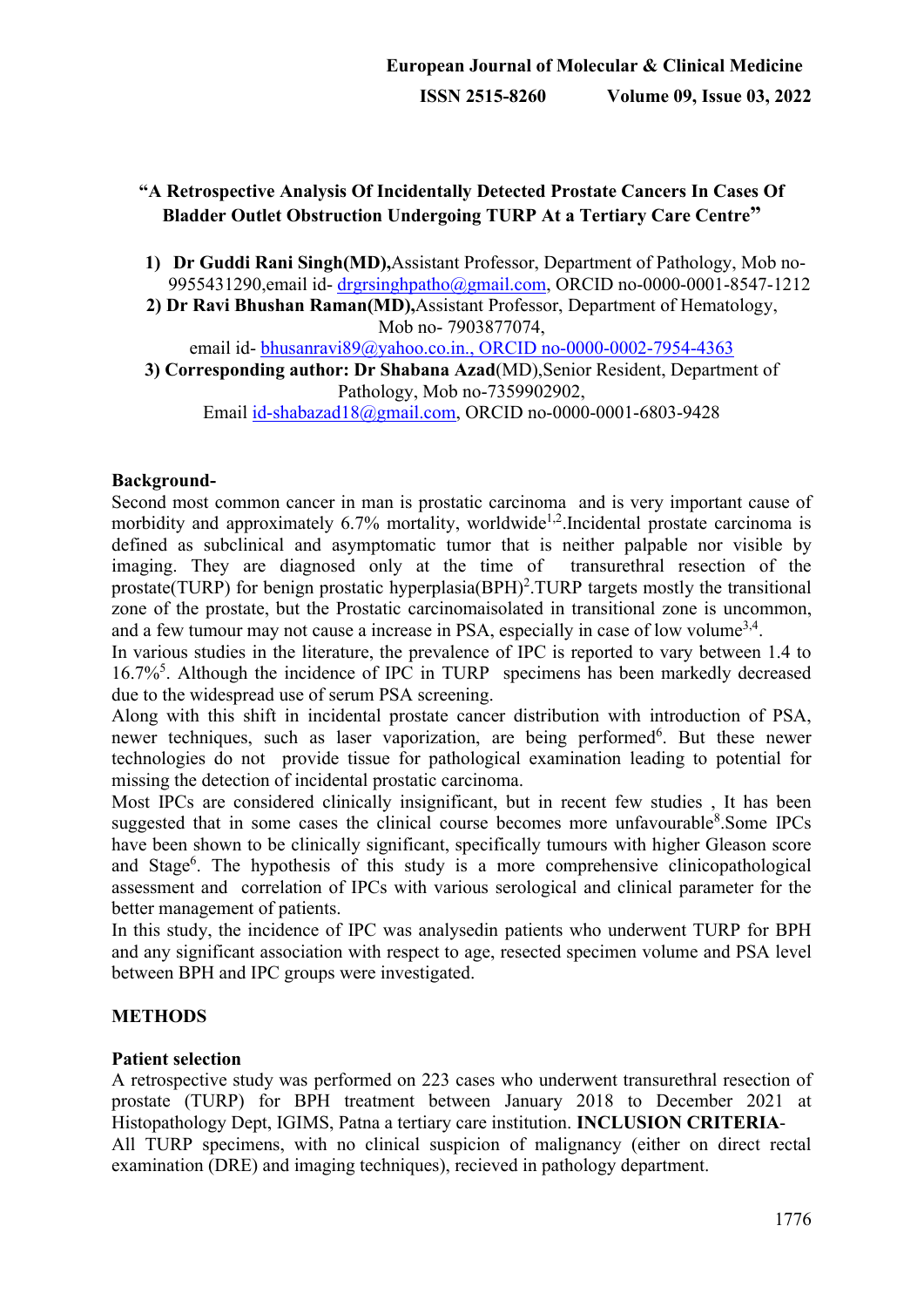### **EXCLUSION CRITERIA**

All known cases of prostatic carcinoma (either on biopsy or raised PSA level).

#### **Data Collection**

Demographic data, preoperative serum PSA levels of the cases were collected from the hospital medical records and patient files. Histopathological findings and volume of the processed specimen were obtained from the records available at dept of pathology . The tissue slides in the histopathology department were retrived and re-evaluated in patients where the pathology record did not include sufficient data.

### **Specimen Handling and Evaluation:**

All the volume of TURP specimens were taken in cc. The method recommended in The College Of American Pathologists Guidelines was used for taking sample from specimens. Patients age, religion, pre-operative serum PSA level of the patients were assessed. In the IPC group, tumour stage, Gleason grade and score were evaluated .

#### **Ethics approval and consent to participate**

This study was reviewed and approved by the Ethics Committee, IGIMS , Patna(approval number:560/Acad., dated:23/06/2016).tThis was a retrospective study, so Consent of participant was not exercisable.

### **Statistical Analysis:**

Data obtained in the study were statisticallyanalysed using Epi-Info version software. Data were prepared in the form of descriptive statistics, as number(n) and percentage(%), and mean, standard deviation(SD) and range (min-max) values. For analytical study, parametric(student t test) and non-parametric (Mann-Whitney test) used to analyse the continuous data. A value of  $p<0.05$  was considered statistically significant.

#### **Results:**

The study included 223 patients. Prostate cancer was determined incidentally in 6 of 223 patients(2.7%) patients. BPH was observed in the remaining 121 cases(54.3%). BPH with Chronic prostatitis was detected in 80 cases (35.9%), BPH with High Grade PIN was detected in 7 cases (3.1%), BPH with Low Grade PIN was detected in 5 cases (2.2%) and atypical small acinar proliferation was detected in 4 cases (1.8%) (Table 4). Among 223 patients, most of the patients were in age group between 61-70yrs and less number of patients were in age group <50yrs (Table 1). 86% patients belong to one religion group and 13.9% belongs to other (Table 2).Volume <5cc were present in38.1% and 61.9% patient presented with volume  $>5cc$  (Table 3).

The incidental prostate cancer was of higher mean age group and significantly higher PSA level (p=0.516, p=0.001, respectively)compared to the BPH group. There was statistical significant association ( $p=0.025$ ) between IPCs and higher mean specimen volume ( $>5cc$ ). (Table 5).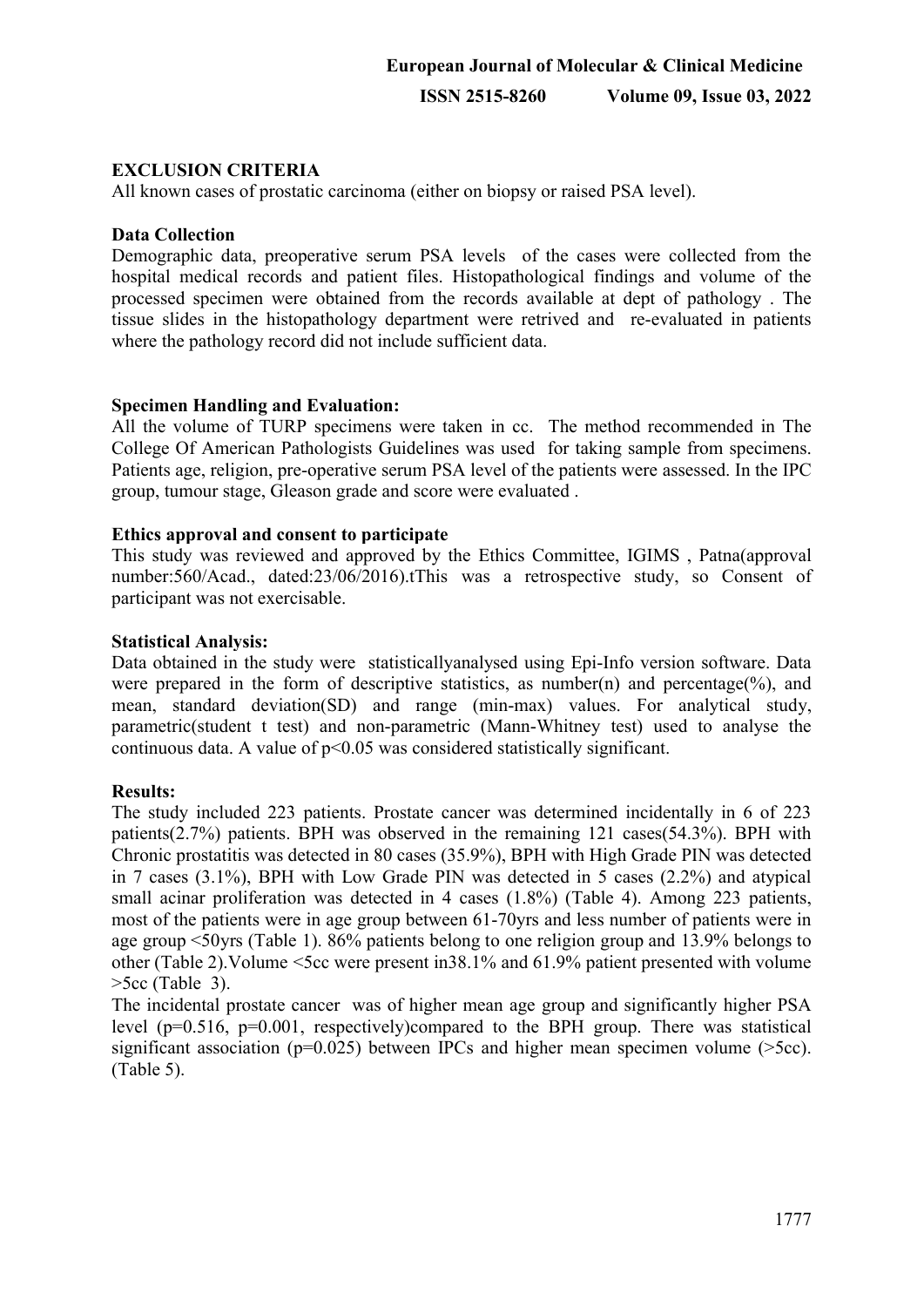## **Frequency Table Demographic presentation of Age (Table 1), Religion(Table 2), Volume(Table 3)**

|       |             | Frequenc<br>v | Percent | Valid<br>Percent | Cumulative<br>Percent |
|-------|-------------|---------------|---------|------------------|-----------------------|
| Valid | $\leq$ = 50 | 20            | 9.0     | 9.0              | 9.0                   |
|       | 51<br>60    | 58            | 26.0    | 26.0             | 35.0                  |
|       | 61<br>70    | 98            | 43.9    | 43.9             | 78.9                  |
|       | 70 >        | 47            | 21.1    | 21.1             | 100.0                 |
|       | Total       | 223           | 100.0   | 100.0            |                       |
|       |             |               |         |                  |                       |

## **Age(Table 1)**

### **Religion(Table 2)**

|             | Frequenc |         | Valid   | Cumulative |
|-------------|----------|---------|---------|------------|
|             |          | Percent | Percent | Percent    |
| Valid Hindu | 192      | 86.1    | 86.1    | 86.1       |
| Musli       | 31       | 13.9    | 13.9    | 100.0      |
| m<br>Total  | 223      | 100.0   | 100.0   |            |

## **Volume(Table 3)**

|                                           | Frequenc         | Percent               | Valid<br>Percent      | Cumulative<br>Percent |
|-------------------------------------------|------------------|-----------------------|-----------------------|-----------------------|
| Valid<br>$= 5$<br>CC<br>$>$ 5 CC<br>Total | 85<br>138<br>223 | 38.1<br>61.9<br>100.0 | 38.1<br>61.9<br>100.0 | 38.1<br>100.0         |

## **Histomorphological-Diagnosis(Table 4)**

|                                                                         | Frequenc | Percent | Valid<br>Percent | Cumulative<br>Percent |
|-------------------------------------------------------------------------|----------|---------|------------------|-----------------------|
| <b>ACINAR</b><br>Valid ADENOCARCINOM 6                                  |          | 2.7     | 2.7              | 2.7                   |
| <b>ATYPICAL SMALL</b><br><b>ACINAR</b><br>PROLIFERATION=<br><b>ASAP</b> |          | 1.8     | 1.8              | 4.5                   |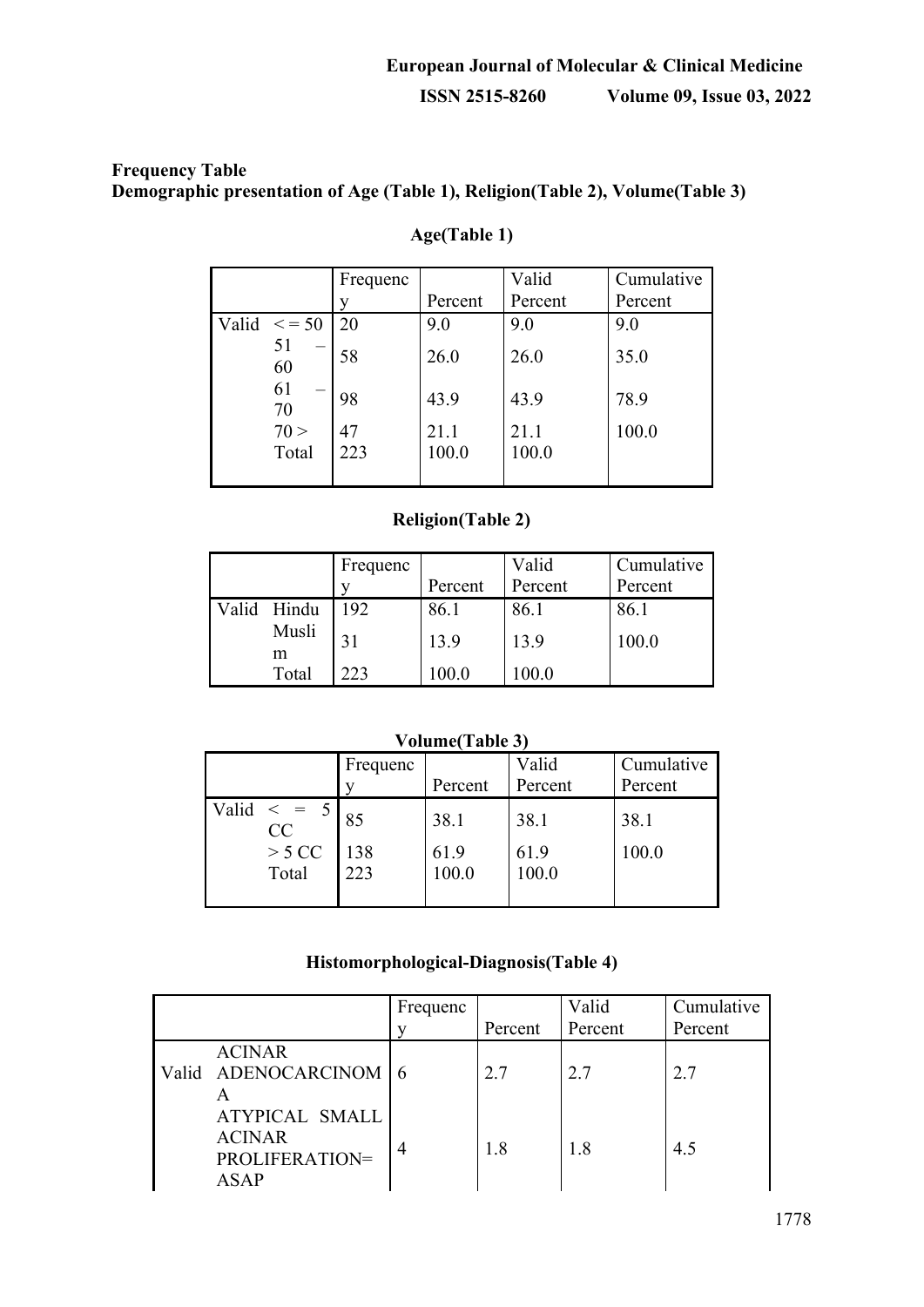# **European Journal of Molecular & Clinical Medicine ISSN 2515-8260 Volume 09, Issue 03, 2022**

| <b>BPH</b>                              | 121 | 54.3  | 54.3  | 58.7  |
|-----------------------------------------|-----|-------|-------|-------|
| <b>BPH</b><br>WITH CHR<br>PROST.        |     | 35.9  | 35.9  | 94.6  |
| BPH WITH FOCAL<br><b>HIGH GRADE PIN</b> |     | 3.1   | 3.1   | 97.8  |
| BPH WITH<br>LOW<br><b>GRADE PIN</b>     |     | 22    | 2.2   | 100.0 |
| Total                                   | 223 | 100.0 | 100.0 |       |

### **Patient characteristics in the IPC and BPH group(Table 5)**

| Variables  | <b>IPC</b><br>group(<br>n:6        | <b>BPH</b><br>group<br>(n:217) | Total $(n:223)$               | P value |
|------------|------------------------------------|--------------------------------|-------------------------------|---------|
|            | Mean+ SD<br>(Range)                | Mean+ SD<br>(Range)            | Mean+ SD<br>(Range)           |         |
| Age        | $66.67 + 10.95$<br>$(52-80)$       | $64.06+9.67$<br>$(20-88)$      | $64.13 + 9.69$<br>$(20-88)$   | 0.516   |
| Volume     | $4.58 + 2.58$<br>$(58-110)$        | $8.11+ 5.47$<br>$(0.30-25)$    | $7.21 + 12.72$<br>$(0.30-25)$ | 0.025   |
| <b>PSA</b> | $80.17 + 19.17$<br>$(0.50 - 7.00)$ | $5.19 + 2.44$<br>$(1-18)$      | $8.06+5.47$<br>$(1-110)$      | 0.001   |

#### **DISCUSSION:**

TURP surgery is the treatment of choice for BPH and rarely, prostatic carcinoma can be detected incidentally. In this study, total 223 slides were studied and re-evaluated retrospectively to determine the incidence of incidental prostate cancer in patients undergoing TURP for BPH management and their demographic data were assessed with respect to age, PSA level and volume. A comparison was also made with variables like age, volume and PSA between IPC and BPH group for finding any significance of association. The study results determined the IPC incidence to be 2.7% and a significant difference was observed when volume and PSA level of IPC and BPH group were compared.

Serum PSA level, DRE and imaging techniques are supplimentary methods used for prostate cancer diagnosis, but among them,PSA level is considered a better predictor of cancer than other methods<sup>7</sup>.

Although raised PSA is not specific forprostatic carcinoma and may also be mildly elevated in conditions like BPH, prostatitis and mechanical manipulation<sup>9</sup>. Prior to PSA era, detection rate of incidental prostatic carcinoma is up to 27% ,but this rate has dramatically decreased with the widespread use of PSA screening<sup>13</sup>.

Several studies have compared incidental prostatic carcinomaincidence between pre-PSA to PSA era. Tombal et al. reported a decreased incidence of incidental prostate cancer from 27%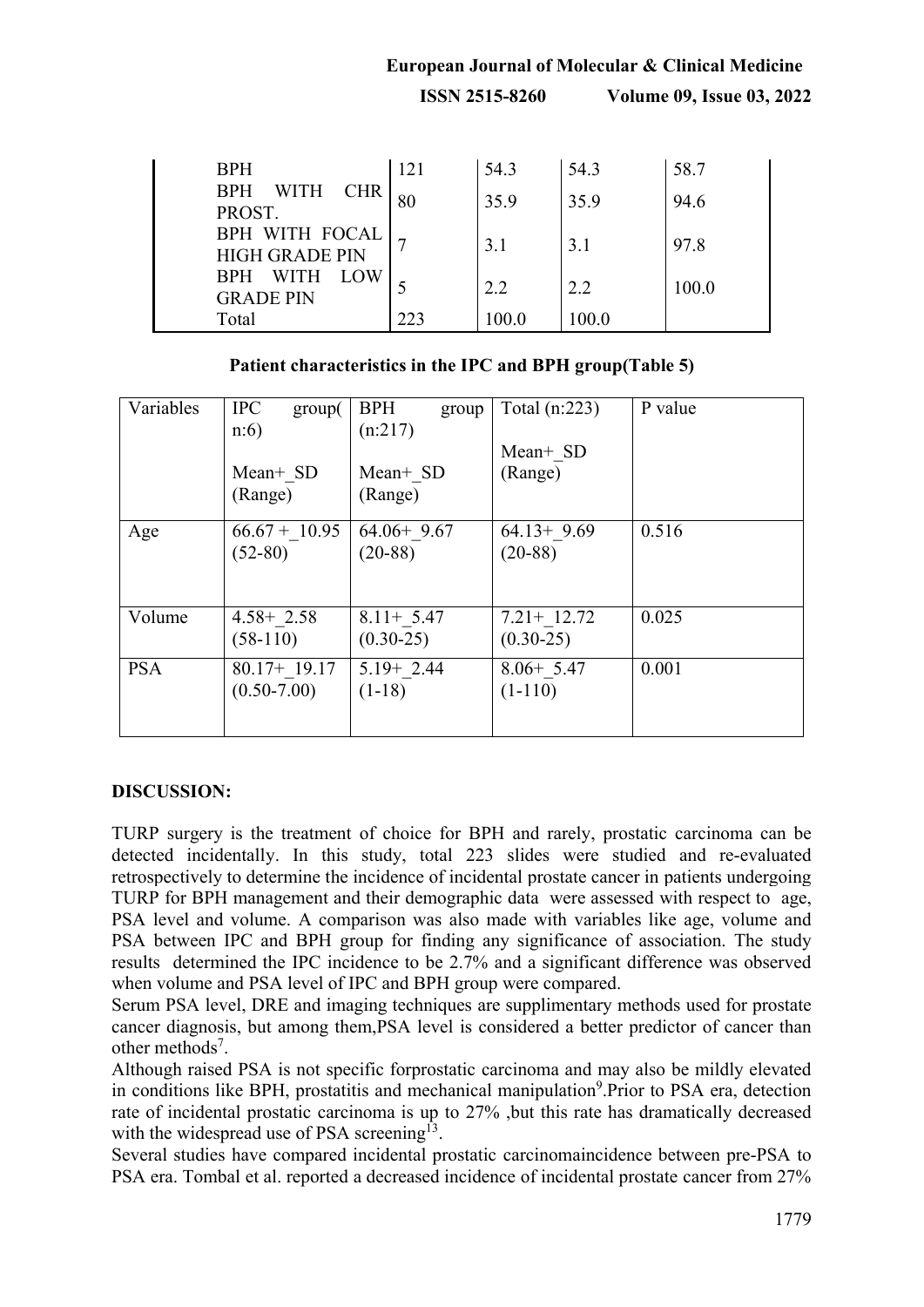to 9% when compared pre-PSA to PSA era detection rates in over  $1600$  patients<sup>12</sup>. More recently, in a study done by Jones et al. found a decrease in incidental prostate cancer from 14.9% to 5.2% in over 700 patients<sup>13</sup>. Decreased use of TURP sugery and increased use of medical and ablative therapy for BPH treatment,which do not always provide tissue for pathological analysis<sup>6</sup>. It could be another reason for decrease in incidental prostatic carcinoma incidence.

In several current studies, the incidence of IPC has been reported to vary between 1.4 to  $16.7\%$ <sup>5,6</sup>. The IPC incidence rate in our study is seen to be consistent with the previous data reported.

Sakamoto et al.<sup>8</sup> reported that higher mean age and PSA level were independent risk factors in patients for determination of IPC in case of TURP specimen. Nafie et al.<sup>10</sup>showed a significant difference between IPC and BPH groups with respect to mean age and mean PSA level. Morita et al.<sup>11</sup> found a significant difference between IPC and BPH groups with respect to mean age, but unlike Nafie et al. study<sup>10</sup>, there was no significant difference in mean PSA levels.

In current study, a statistically significant difference is determined between IPC and BPH groups with respect to volume and PSA level  $(p=0.025, p=0.001,$  respectively), and is consistent with the reports of Morita et al<sup>11</sup>, but unlike the study by Nafie et al.<sup>10</sup> there was no significant difference in age group  $(p=0.516)$ .

The main focus of our study was to determine the incidence and the risk factors for prostatic carcinoma diagnosed incidentally in TURP specimen. In addition, relationship with various clinical and demographic parameters were evaluated and analysed. There were some limitations to this study. As data related to the postoperative follow-up were not available in all patients, hence treatment and prognosis could not be evaluated.

## **CONCLUSION:**

The result of this study showed a 2.7% incidence rate of IPC in TURP. Volume of TURP specimen and PSA level were observed to be significant elements influencing IPC incidence but no statistically significant association is determined with the age group.

According to the current study results, it can be concluded that there is high probability of detecting IPC in cases with TURP specimen's volume >5cc and/or in cases with PSA level >5ng/ml. It is suggested that sufficient material should be sampled and carefully evaluated, and all the resected specimen should be examined. Therefore, we suggestthat further extensive studies should be conducted including the clinical and demographic data of patients, follow-up, treatment and prognosis, so that we could be able to reach at more definitive results.

## **REFERENCES:**

- 1. DonduNergiz, HulyaTosun Yildirim &Senay Yildirim, (2021)incidence of incidental cancer in transurethral resection of prostate specimen:a 10-year retrospective analysis.African J of Urology 27:120
- 2. Bray F, Ferlay J, Soerjomataram I, Siegel RL, Torre LA, Jemal A (2008) Global cancer statistics 2018: GLOBOCAN estimates of incidence and mortality worldwide for 36 cancers in 185 countries. CA Cancer J Clin 68:394–424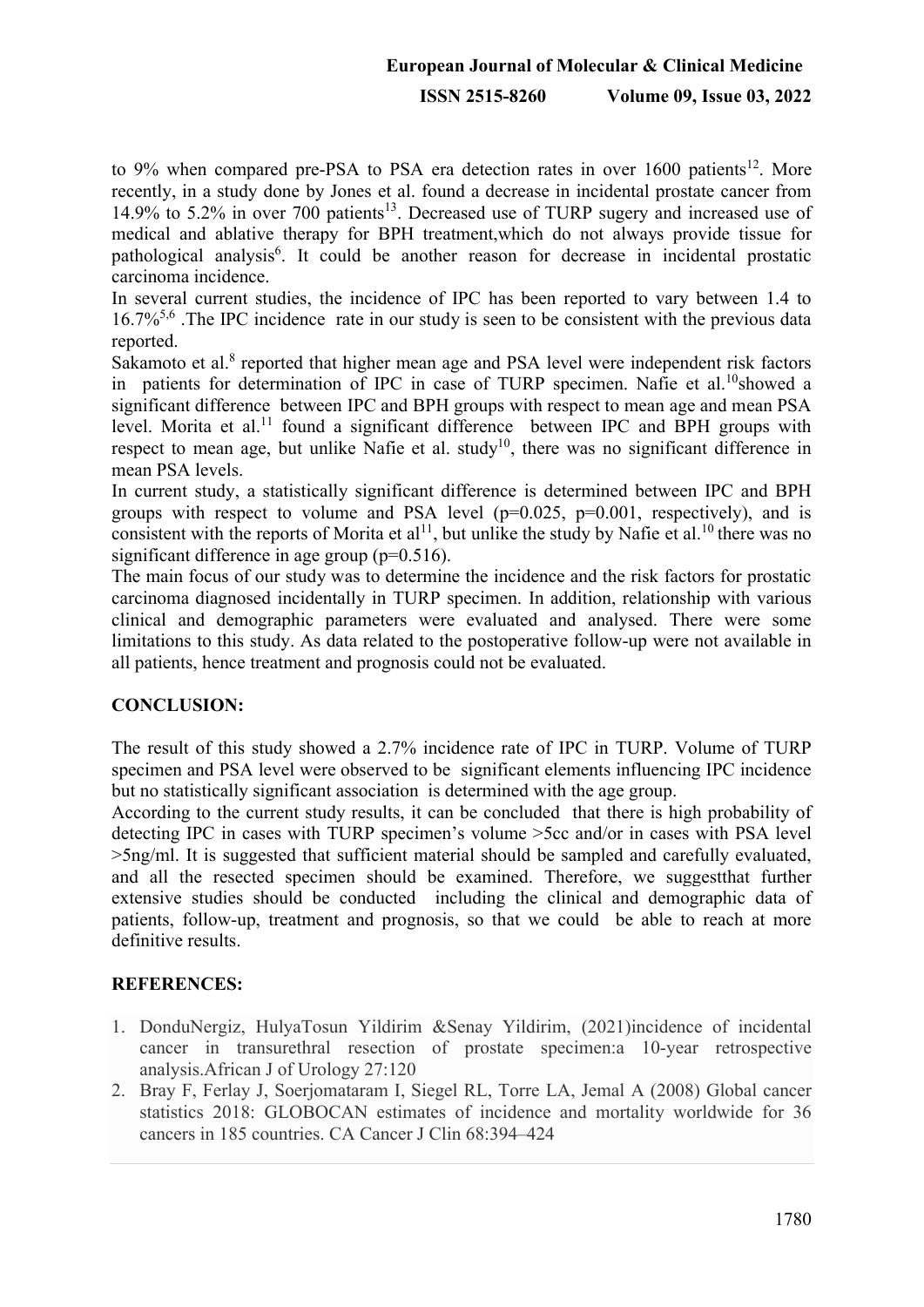# **European Journal of Molecular & Clinical Medicine ISSN 2515-8260 Volume 09, Issue 03, 2022**

- 3. Trpkov K, Thompson J, Kulaga A, Yilmaz A (2008) How much tissue sampling is required when unsuspected minimal prostate carcinoma is identified on transurethral resection? Arch Pathol Lab Med 132:1313–1316
- 4. Rajab R, Fisher G, Kattan MW, Foster CS, Møller H, Oliver T et al (2011) Transatlantic Prostate Group. An improved prognostic model for stage T1a and T1b prostate cancer by assessments of cancer extent. Mod Pathol 24:58–63
- 5. Perera M, Lawrentschuk N, Perera N, Bolton D, Clouston D (2015) Incidental prostate cancer in transurethral resection of prostate specimens in men aged up to 65 years. Prostate Int 4(1):11–14
- 6. Ozbey C, Oztorun K (2019) Frequency of incidental cancer in transurethral prostate resection materials and our clinical approach to these patients; a retrospective file scan. Kafkas J Med 9:11–16
- 7. X. Yu, S. P. Elliott, T. J. Wilt, and A. M. McBean, "Practice pat- terns in benign prostatic hyperplasia surgical therapy: the dramatic increase in minimally invasive technologies," Journal of Urology, vol. 180, no. 1, pp. 241–245, 2008
- 8. Varghese J, Kuruvilla PM, Mehta N, Rathore RS, Babu M, Bansal D et al (2016) Incidentally detected adenocarcinoma prostate in transurethral resection of prostate specimens: a hospital based study from India. Asian Pac J Cancer Prev 17:2255–22
- 9. Sakamoto H, Matsumoto K, Hayakawa N, Maeda T, Sato A, Ninomiya A et al (2014) Preoperative parameters to predict incidental (T1a and T1b) prostate cancer. Can Urol Assoc J 8:E815–E820
- 10. Humphrey PA, Moch H, Cubilla AL, Ulbright TM, Reuter VE (2016) The 2016 WHO classification of tumours of the urinary system and male genital organs—part B: prostate and bladder tumours. Eur Urol 70:106–119
- 11. Nafie S, Dormer J, Khan MA (2017) The significance of histological analysis following laser transurethral resection of the prostate. Int Urol Nephrol 49:1343–1346
- 12. Morita M, Matsuura T (2012) An advanced but traditional technique of transurethral resection of the prostate in order not to overlook stage T1 prostate cancer. CurrUrol 6:21– 26
- 13. B. Tombal, L. de Visccher, J. P. Cosyns et al., "Assessing the risk of unsuspected prostate cancer in patients with benign prostatic hypertrophy: a 13-year retrospective study of the incidence and natural history of T1a-T1b prostate cancers," BJU International, vol. 84, no. 9, pp. 1015–1020, 1999.

#### **Abbreviations:**

PSA: Prostate specific Antigen TURP: Transurethral resection of the prostate BPH: Benign prostatic hyperplasia IPC: Incidental prostate cancer DRE: Digital Rectal Examination

#### **Acknowledgements:**

The authors thank Dr for his valuable support in statistical analysis of the data.